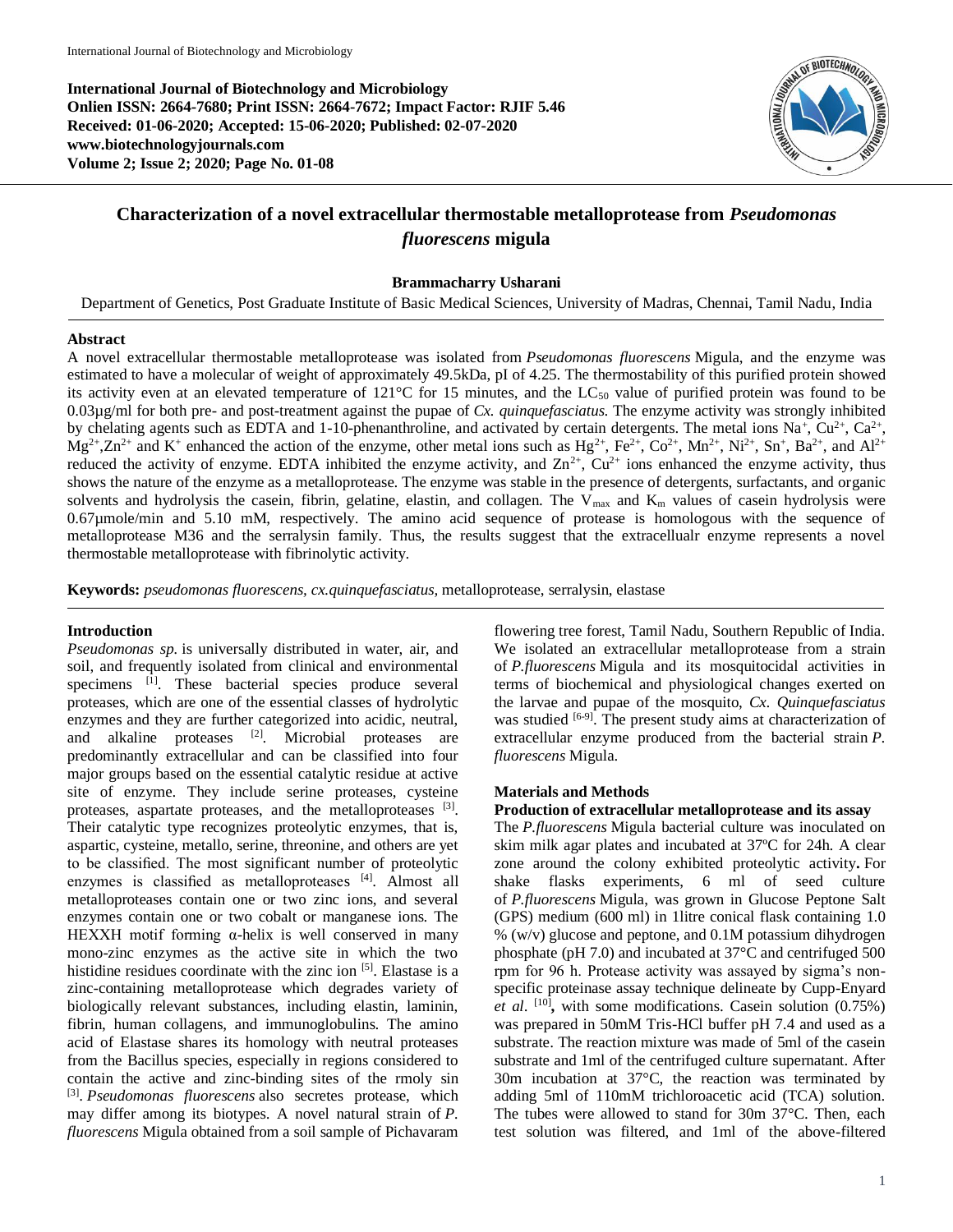solution was taken into another test tube. Each test tube was incubated for 30m at 37°C after adding 5ml of 0.5M sodium carbonate, and 1ml of Folin's reagent and absorbance was measured at 660nm using UV spectrophotometer. The concentration of tyrosine produced by cultures was measured with the help of the standard graph of tyrosine obtained in the range of 10 to 100µg/ml. One unit of protease activity was defined as the amount of the enzyme resulting in the release 1µg/ml of tyrosine per minute under the assay conditions.

# **Precipitation and purification of the extracellular metalloprotease enzyme**

The 72h culture was centrifuged at 8,000 rpm for 30m at 4°C, and the supernatant was collected for precipitation and purification of the extracellular enzyme. Enzymes in the culture supernatant of *P. fluorescens* Migula were precipitated with ammonium sulphate. The powdered ammonium sulphate was added (20–80% saturation) to the clear supernatant obtained after centrifugation with constant stirring and incubated overnight. The precipitate was collected by centrifugation at 10, 000  $\times g$  for 30m and dissolved in the minimal amount of 20mM Tris-HCl buffer (pH 8.0). The dissolved precipitate was dialyzed against PBS, pH 7.0 at 4°C for 24h.

The culture supernatant precipitated with ammonium sulphate was dialyzed and fractionated by gel filtration using sephacryl S300 columns (Amersham-Pharmacia, Sweden) in an FPLC system. The column was first equilibrated with 50 mM PBS containing 0.1M sodium chloride, pH 7.5 at a flow rate of 1ml per minute. The loop was filled with the sample  $(50 \mu\text{J}/200 \mu\text{I})$ and eluted at a flow rate of 1ml/ minute using PBS (0.05M), containing sodium chloride buffer (0.1M; pH 7.5), and monitored at 280nm<sup>[11]</sup>.The 1 ml fractions collected were assayed for pupicidal activity against Cx.*quinquefasciatus*by introducing five pupae to each of 1ml fractions mixed with 4 ml of tap water in test tube. The active fractions showing 100% mortality of pupae were pooled, concentrated by lyophilisation and stored at -80°*C* until further use. The purity of the pooled fractions was checked and the molecular mass of the pupicidal protein was determined by HPLC using a Dupont GF-250 column. The protein concentration was estimated by modification of the Lowry *et al* [12] method using bovine serum albumin as a standard.

# **Effects of temperature on activity and stability of extracellular metalloprotease enzyme**

The optimum temperature of purified extracellular metalloprotease enzyme was determined at different temperatures ranging from 20°C to–130°C for 15m in 0.1M borate buffer pH 7.0 containing casein (0.5%). Then the reaction mixture was incubated according to standard assay conditions for monitoring its activity levels. The metalloprotease enzyme was autoclaved at 121ºC for 15m and dialyzed for 24h in phosphate buffer (pH 7.0). The autoclaved purified metalloprotease, and crude metalloprotease enzymes were subjected to 10% SDS-PAGE. The residual metalloprotease enzyme activity was determined according to the assay procedure [13].

# **Thermostability of the extracellular metalloprotease enzyme**

The extracellular metalloprotease enzyme was autoclaved at 121º C for 15 minutes and dialyzed for 24 h in phosphate buffer (pH 7.2). The dialyzed sample was lyophilized, and the protein concentration was estimated by the method of Lowery *et al* [12]. The autoclaved protein and crude protein were subjected to 10% SDS-PAGE. Laboratory bioassay of the autoclaved protein was performed with pupae of *Cx. Quinquefasciatus*and the bioassay with enzyme without heat treatment served as control. A graph was plotted with the concentration of the protein (µg/ml) Vs. the percentage of mortality for the pre-treatment and post-treatment [11].

# **Effects of pH on activity and stability of extracellular metalloprotease enzyme**

The action of extracellular metalloprotease enzyme was determined using different pH values in buffers at standard conditions(citrate buffer pH 6.0, Tris-chloride buffer pH 7.0- 9.0, glycine-NaOH buffer pH 10-11, and  $Na<sub>2</sub>HPO<sub>4</sub>$ -NaOH buffer pH 12) and the enzyme activity was measured. The effect of pH on enzyme stability was determined by preincubating the enzyme without substrate at different pH values (6 to 12) using different buffers at room temperature for 48h. The residual metalloprotease enzyme activity was determined under standard assay conditions [14].

### **Effects of different metals ions on extracellular enzyme activity**

The effect of various metal ions, namely  $Na^+$ ,  $K^+$ ,  $Ca^{2+}$ ,  $Mg^{2+}$ ,  $\text{Zn}^{2+}$ ,  $\text{Cu}^{2+}$ ,  $\text{Hg}^{2+}$ ,  $\text{Fe}^{2+}$ ,  $\text{Mn}^{2+}$ ,  $\text{Ni}^{2+}$ ,  $\text{Sn}^{2+}$ ,  $\text{Ba}^{2+}$ ,  $\text{Al}^{2+}$  and  $\text{Co}^{2+}$ , on extracellular metalloprotease enzyme activity was determined. 5ml of 5.0 mM metal ions were added to 5 ml of 20mM Tris-HCl buffer (pH 8.0). The purified extracellular enzyme was pre-incubated with the mentioned metal ions at 60°C for 1h. Finally, the results were compared with a control without metal ion [15].

# **Effects of inhibitors on extracellular metalloprotease enzyme activity**

Five ml of the protease inhibitors such as phenyl methyl sulfonyl fluoride  $(10mM)$ , 2-mercaptoethanol(1mM), iodoacetic acid (1mM),1-10 phenanthroline (0.5mM) and ethylenediaminetetraacetic acid (1mM), were pre-incubated with the purified extracellular enzyme for 1h at room temperature and The residual metalloprotease enzyme activity was determined under standard assay conditions [16].

#### **Effects of organic solvents on extracellular metalloprotease activity**

The organic solvents, namely methanol, acetone, toluene, ethylene glycol, xylene, benzene, cyclohexane, chloroform, nbutanol, Tween 20, acetic acid, glycerol, and iso-propanol were tested for their effect on extracellular enzyme activity. One ml of the solvent was added to 3ml of the enzyme solution in a screw-cap bottle and incubated at 37°C with150rpm for 30m. The remaining proteolytic activity was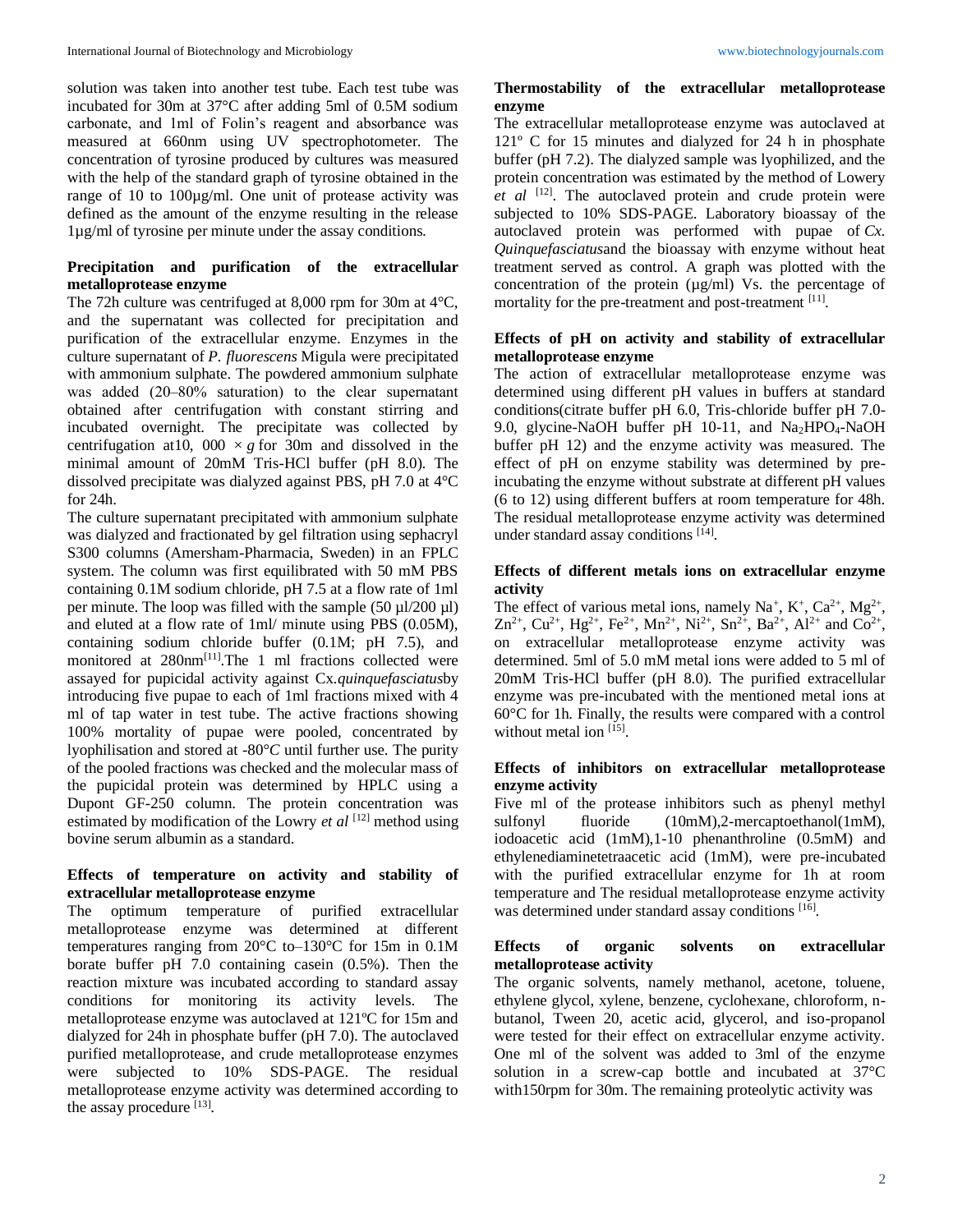Assayed using casein as the substrate as described above, in the absence (control) and presence of organic solvents. Stability was expressed as the amount of proteolytic activity that remained with the enzyme [17].

# **Effects of various surfactants, oxidizing agents on extracellular metalloprotease activity**

The result of surfactants (Triton X-100, CTAB, and SDS) and oxidizing agents (hydrogen peroxide and DMSO) on enzyme stability were studied by pre-incubating the enzyme for 1h at 37°C and then assaying for extracellular enzyme activity. The activity of the enzyme determined without any additive was used control. The extracellular enzyme activity of the control sample (without detergent), incubated under similar conditions, was taken as  $100\%$  <sup>[18]</sup>.

### **Substrate specificity of the extracellular enzyme on natural substance and its kinetics**

The substrate specificity of the extracellular enzyme was studied by using different natural substrates such as gelatine, fibrin, azocasein, elastin, and collagen. A 0.5ml fraction of each substrate (1.0% w/v) was prepared in 50mM Tris-HCl buffer (pH 7.4) and incubated with the extracellular enzyme at 37°C for 30m. Protease activity was calculated using standard assay conditions. The extracellular enzyme was incubated with various concentrations of casein (1 to 32 mM) prepared in 50mM Tris-HCl buffer (pH 7.4) to determine the kinetic study. Km and Vmax were calculated by linear regression from Line weaver-Burk plots <sup>[19-20]</sup>. All the experiments were conducted independently in triplicates.

### **N-terminal amino acid sequence analysis**

The extracellular purified enzyme was isolated using a 10% SDS –PAGE. Then it is electro-transferred onto a polyvinylidene difluoride membrane (PVDF). The proteins were stained with Coomassie blue R-250 after electrophoresis. N-terminal amino acid sequences were analyzed the Edman degradation method followed by sequencing using MALDI mass spectrometry (Shimadzu, Japan). The multiple alignment and phylogenetic analyses were done to know the sequence homology<sup>[21]</sup>.

### **Result and Discussion**

The culture was harvested in 72h at which the extracellular enzyme production level was high. The precipitated enzyme was dialyzed and fractionated by gel filtration using sephacryl S300 columns (Amersham-Pharmacia, Sweden) in an FPLC system (Fig.1). The purity of the active pooled fractions was checked by HPLC using the Dupont GF-250 column. The molecular mass of the active pupicidal protein was determined on 10% SDS PAGE, and their molecular weight was found to be approximately 49.5kDa (Fig.2).



**Fig 1:** FPLC profile of purified fraction of extracellular enzyme of *P. fluorescens*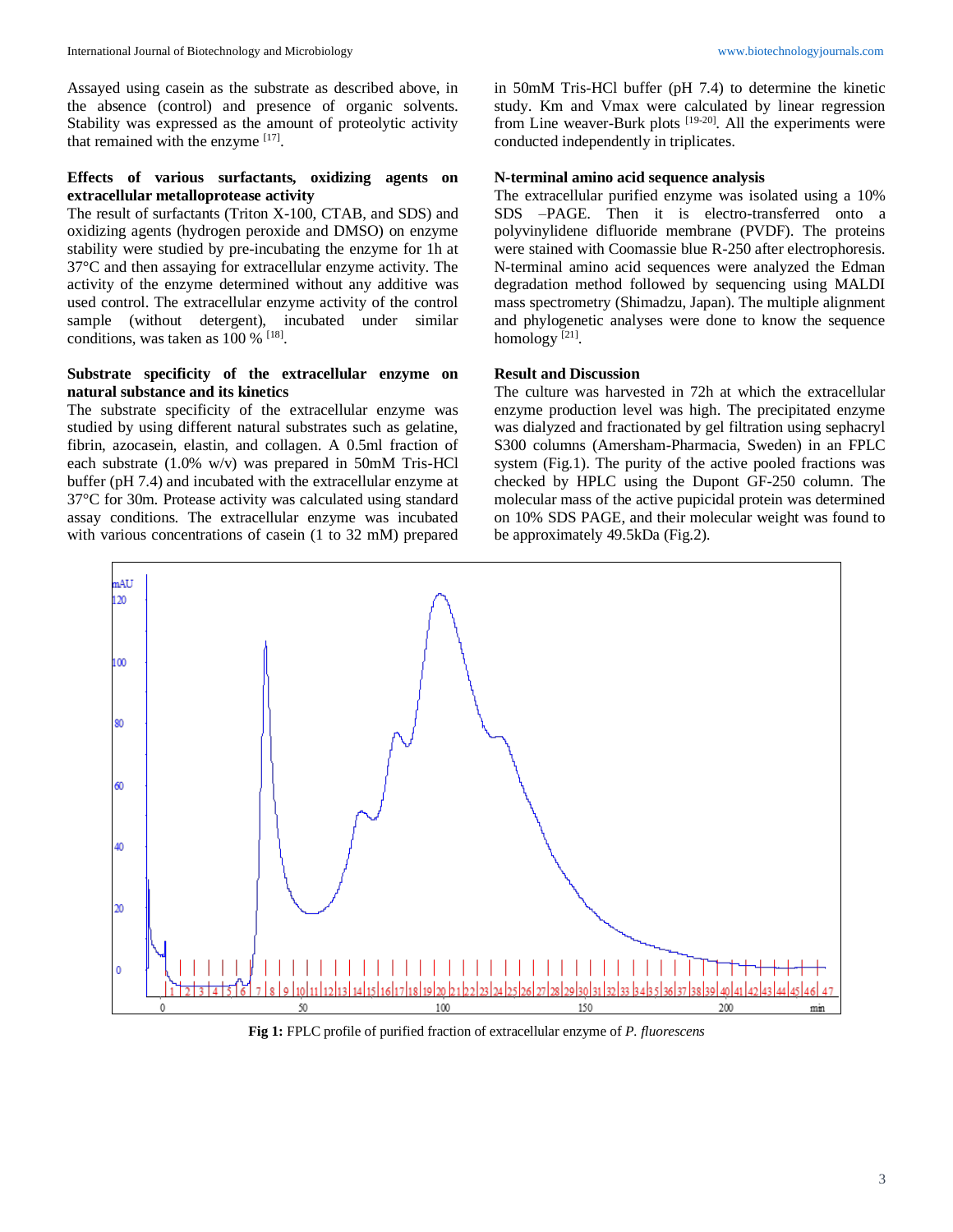

**Fig 2:** SDS-PAGE electrophoresis of the purified protease enzyme.

#### **pH activity and pH stability profiles**

The extracellular metalloprotease enzyme was active in a broad range of pH from 6 to 10, with an optimum pH of 7.0. The enzyme also showed 64% activity at pH 10.0 (Fig.3). The stability of protease was determined by pre-incubation of the extracellular metalloprotease enzyme at various buffers in the pH range of 4.0 to 12.0 at 37°C for 48h. Our findings have shown that the activity of the extracellular metalloprotease was stable at pH 7.0. However, the purified metalloprotease enzyme was active in a narrow pH range, and enzyme activity was decreased at pH 9.0.



**Fig 3:** Effect of pH on extracellular protease activity of *P.fluorescens* Migula

### **Thermostability of the extracellular metalloprotease enzyme**

The extracellular metalloprotease enzyme was active in a broad range of temperatures from 30°C to 121°C, with an optimum pH of 7.0. The enzyme also showed a 45% activity at 121°C (Fig.4). The extracellular metalloprotease enzyme was autoclaved at 121º C for 15 minutes and dialyzed for 24 h in phosphate buffer (pH 7.2). The dialyzed sample was lyophilized, and the protein concentration was estimated by

the method of Lowery *et al*. Laboratory bioassay of the autoclaved protein was performed with pupae of *Cx. quinquefasciatus.* Bioassay with enzyme without heat treatment served as control. A graph was plotted with the concentration of the protein  $(\mu g/ml)$  Vs. the percentage of mortality for the pre-treatment and post-treatment.The thermostability of the FPLC fractionated pure protein was studied, and the mosquitocidal activity of pre-treatment and post-treatment purified protein was carried out against the pupae of *Cx. quinquefasciatus*. The LC50 value of pure protein was found to be 0.03ug/ml, and for both pre- and posttreatment. The LC90 value of purified protein was found to be 0.07ug/ml and for both pre- and post-treatment (Fig.5). The upper and lower confidential limits of LC 50 and LC 90 values obtained through Probit regression analysis are shown in Table 1- 2.



**Fig 4:** Effect of temperature on extracellular protease activity of *P.fluorescens* Migula



**Fig 5:** Stability of bioactivity of purified proteins of *P. fluorescens* after autoclaving to  $121^{\circ}$ C for 15 m

#### **Effect of various metal ions and inhibitors**

The effect of different metal ions on the purified extracellular metalloprotease enzyme was examined by pre-incubating at 40°C for 1h. A slightly enhanced activity was observed in the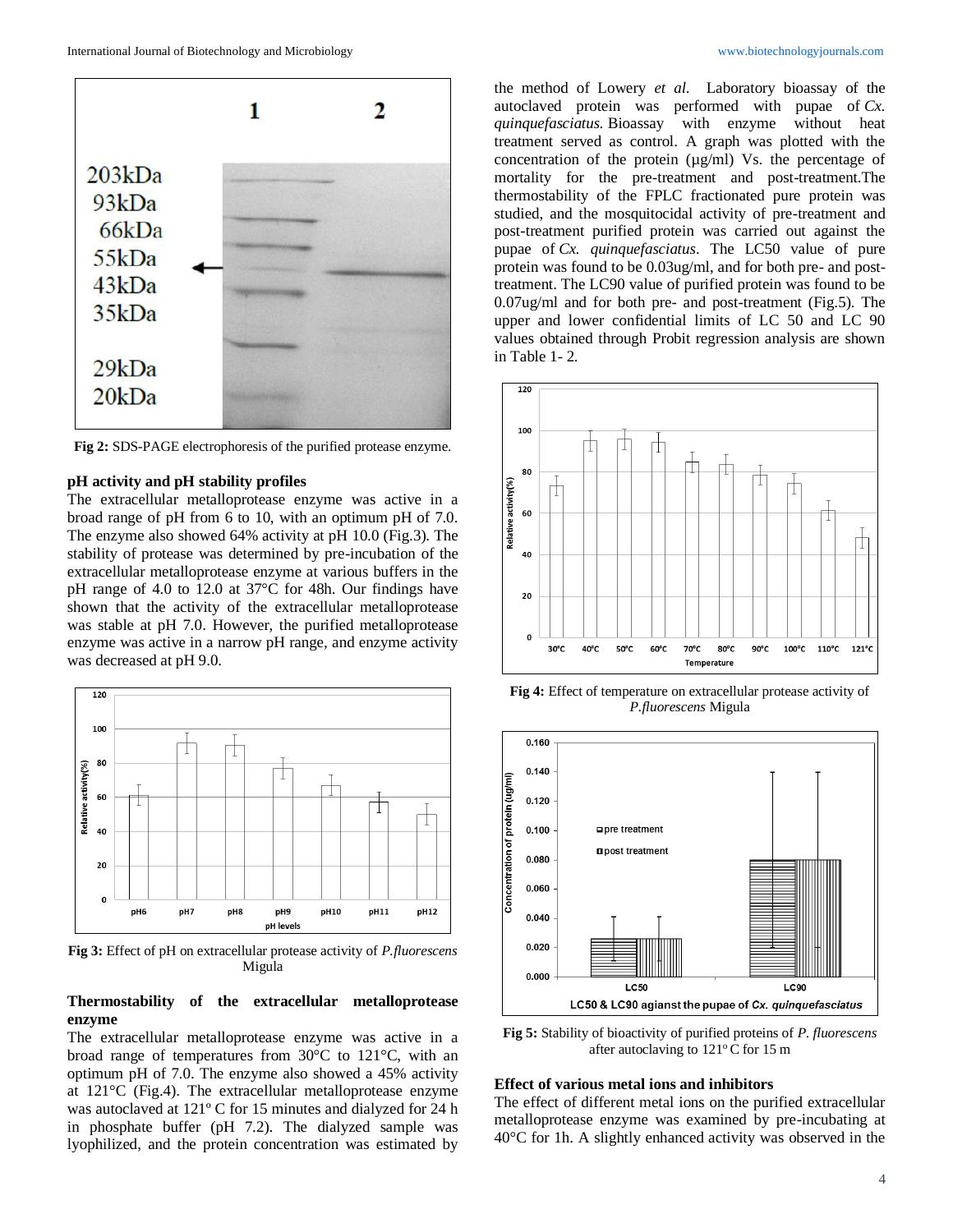presence of Na+,K+,Ca<sup>2+</sup>,Mg<sup>2+</sup> and Cu<sup>2+</sup> compared to the original activity, while  $\text{Fe}^{+2}$ ,  $\text{Mn}^{+2}$ ,  $\text{Co}^{2+}$ ,  $\text{Ni}^{2+}$ ,  $\text{Sn}^{2+}$ ,  $\text{Ba}^{2+}$ ,  $Hg^{2+}$ , Al<sup>2+</sup> and  $Zn^{+2}$  inhibited the activity about 15-50% (Fig.6). Among the inhibitors tested, EDTA (1mM) and 1, 10 phenanthroline (0.5mM) were able to inhibit the enzyme almost completely, and the other inhibitors, namely PMSF and β-mercaptoethanol had no considerable effects on protease activity (Fig.7). Therefore, the extracellular enzyme is suggested to be a metalloprotease.



**Fig 6:** Effect of a metal ions on extracellular protease activity of *P. fluorescens* Migula



**Fig 7:** Effect of inhibitors on extracellular protease activity of *P. fluorescens*  Migula

#### **Effect of solvents, detergents, and other chemical agents**

Two concentrations of CTAB (cetyl trimethyl ammonium bromide), SDS (sodium dodecyl sulphate), Triton X-100, and H2O<sup>2</sup> were incubated with metalloprotease enzyme, and the residual activity was determined after 1h at room temperature (Fig.8). Our results showed that the effect of anionic and natural surfactants (SDS and Triton X-100) on metalloprotease activity was less than that of cationic surfactant (CTAB). Furthermore, the high concentrations of H2O<sup>2</sup> (2.5%) led the metalloprotease to be 45% inactive. The metalloprotease was exposed to three different levels of DMSO. The metalloprotease was activated by increasing the concentration of DMSO (Fig.9).



**Fig 8:** Effect of solvents on extracellular protease activity of *P. fluorescens* Migula



**Fig 9:** Effect of detergents and other chemical reagents on extracellular protease activity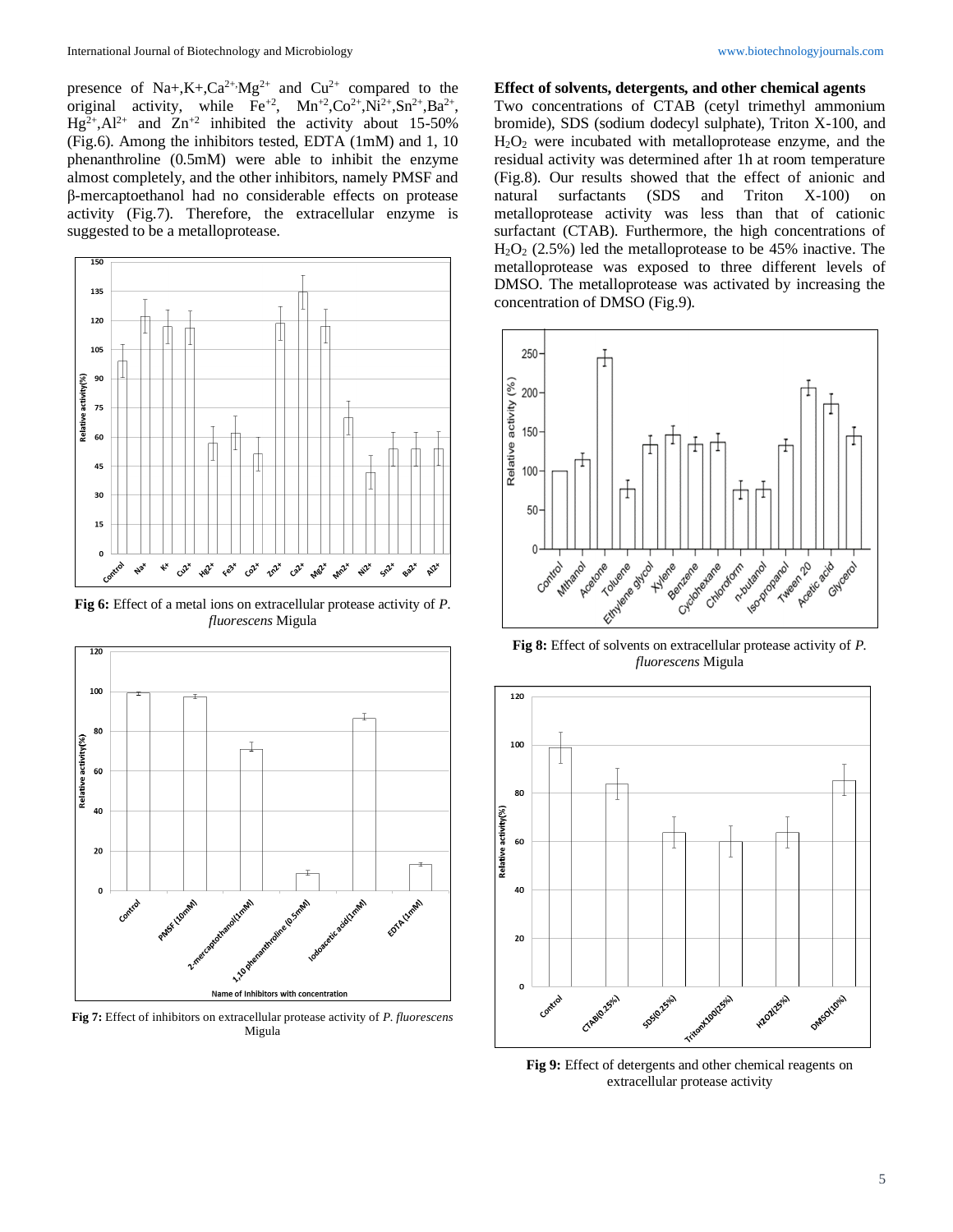### **Substrate specificity of extracellular metalloprotease on natural substrates**

The extracellular metalloprotease enzyme produced from the *P.fluorescens* Migula strain hydrolysis various natural substrates such as azocasein, elastin, gelatine, collagen, and fibrin (Fig.10). Among the tested substrates, the purified extracellular metalloprotease enzyme showed a significant activity toward azocasein (92%). The action toward fibrin and gelatine was 88% and 85%, respectively. Since the average Pvalue (<0.0001) of one way (ANOVA) analysis of variance is less than P- <0.05 at 95% confidence intervals, the results of the activity of metalloprotease enzyme on natural substrates test are statistically significant. The  $V_{max}$  and  $K_m$  of Michaelis-Menten equation analysis of kinetic assay of protease activity on the different natural substrate (mM) at 95% confidence intervals are tabulated (Table 3). Therefore, the protease isolated from *P.fluorescens* Migula has a higher affinity for hydrolysis of azocasein than other natural substrates.



**Fig 10:** Effect of substrate on extracellular protease activity of *P. fluorescens* Migula

### **N-terminal amino acid sequence determination**

The N-terminal sequence of the extracellular purified enzyme

was analysed using the automated Edman degradation method following SDS-PAGE. The total sequence coverage is 18%, and the individual ions scores >53 indicate identity or extensive homology (p<0.05). Protein scores are derived from ions scores as a non-probabilistic basis for ranking protein hits. The N-terminal amino acid sequence of the subunit (first 38 amino acid residues) of *P. fluorescens* Migula strain were determined to be Sdaytqvd Nflhayargg Delvng hp sytvdqaaeqilr. The sequence of 49.5 kDa extracellular protease of *P.flourescens* Migula has high similarity to those of the members of the metalloprotease family M36. Multiple alignment and phylogenetic analysis revealed the extracellular enzyme was highly identical to the residues of Zinc metalloprotease (serralysin) of *P.aeruginosa* WH6 and metalloprotease of *P. fluorescens* SBW25 respectively (Fig.11).

In this study, we investigated the characterization of a novel thermostable extracellular enzyme from *the P. fluorescens*  Migula strain. The protease was purified in three steps included: ammonium sulfate precipitation, ion-exchange chromatography, and gel filtration. The molecular weight of the extracellular enzyme was estimated to be 49.5 kDa, based on SDS-PAGE analysis. The isolated enzyme was active in a wide range of temperature activity (40-120°C). Having a high molecular weight is one of the most prominent features of the *P.fluorescens* Migula enzyme in comparison to other investigated *Pseudomonas* metalloproteases. Gupta *et al* [22] and Patil *et al* <sup>[23]</sup> reported a 35 kDa protease from *P*. *aeruginosa* PseA and *P.aeruginosa* MTCC 7926, respectively. Ogino *et al* [24] isolated a 38 kDa protease from *P. aeruginosa* PST-01. The enzyme exhibited high activity in a wide range of pH (i.e., from 6 to 10, particularly at pH 7.0). Neutral proteases may be active at an alkaline pH. *Pseudomonas* metalloproteases were previously reported to have a pH optimum of 8.0 for *P.aeruginosa* strains [23-24] which accommodated our results. Enzyme activity was inhibited by Fe<sup>2+</sup>, Mn<sup>2+</sup>,Cu<sup>2+</sup>,Ni<sup>2+</sup>,Sn<sup>2+</sup>,Ba<sup>2+</sup>, Hg<sup>2+</sup>, and Al<sup>2+</sup> and but was enhanced by the addition of



**Fig 11:** Phylogenetic analysisof N Terminal amino acid sequence of extracellular protease of *P. fluorescens* Migulaand closely related metalloprotease family of various microbes. Numbers at nodes are levels of bootstrap support (%) based on Neighbour joining (NJ) method. The bootstrap value below50% is not shown.

 $\rm Zn^{2+},Na^+,K^+$ 

extracellular enzyme of *P. fluorescens* Migula strain is a metal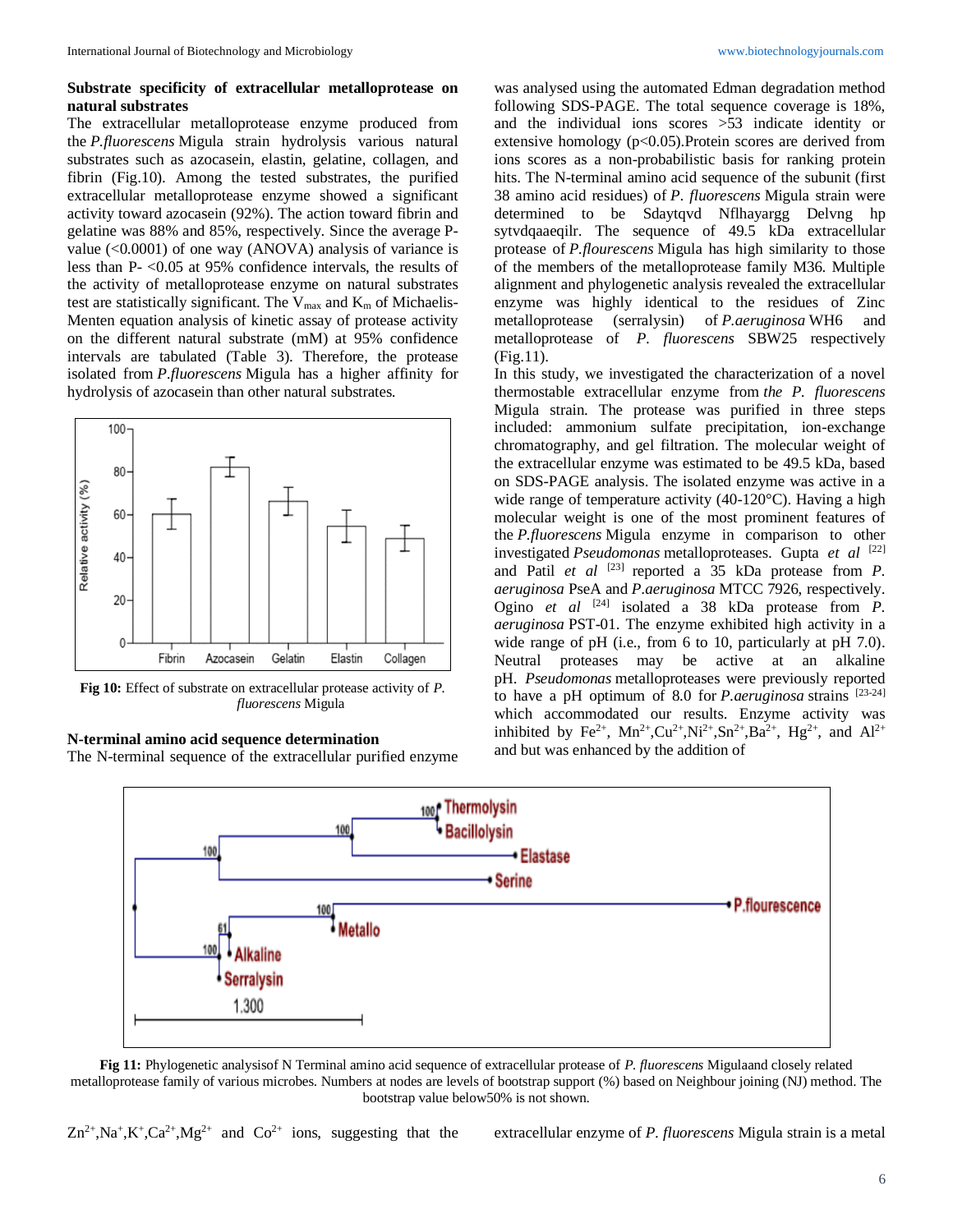#### oprotease.

Enzyme proteases can be classified according to their sensitivity to various inhibitors  $[25]$ . The enzyme was strongly inhibited by typical metal chelators such as EDTA and ophenanthroline, which indicates it as a metalloprotease. The extracellular enzyme has the similar properties of fibrinolytic enzyme obtained from *Fusarium pallidoroseum* and *P. fluorescens* strain KT1 [26-27] .

Enzymes are usually inactivated or denatured in the presence of organic solvents. Our results showed that the effect of anionic and natural surfactants (SDS and TritonX-100) on metalloprotease activity was less than that of cationic surfactant (CTAB).

Previously it has been reported that non-ionic detergents such as Tween-X100 and Tween-20 improved the catalytic performance of protease, which was isolated from *Bacillus*  amyloliquefaciens SP1<sup>[28]</sup>.

The present protease was stable in the different solvents which were used and retained more than 70% of its activity. The protease may be stable because of the replacement of some water molecules in the enzyme with organic molecules  $[29]$ .

Previously, it has been reported that the protease used in nonaqueous media can increase the solubility of substrates and products, which eventually facilitate the recovery of products [29] .

The N-terminal amino acid sequence of 49.5 kDa extracellular enzyme of *P. flourescens* Migula is highly similar to the metalloprotease family M36.

The serralysin family consists of a group of bacterial metal oproteases such as alkaline protease of *Pseudomonas* strain Tac II 8<sup>[30]</sup>.

These metalloproteases are the members of the metzincin zinc family of type I secreted RTX toxins [31].

The 49.5 kDa amino acid sequence of *P. flourescens* Migula has high similarity to the sequences of serralysin family, including *S.marcescens* metalloprotease (serralysin) and *P.aeruginosa* alkaline protease.

Both metalloproteases have the extended zinc-binding motif Hexxhxxgxxh, and the third histidine of the motif and a water molecule act as the third and fourth zinc ligands, respectively. The group possessing the Xxgxxh zinc-binding motif is called the metzincins family [32].

We report significant findings of extracellular metalloprotease enzyme produced by the soil bacteria *P. fluorescens* Migula. We classified the purified protease enzyme as a member of the metalloprotease family M36 according to its N-terminal amino acid sequence and the effects of enzyme inhibitors on its activity.

It detectably hydrolyzes the M36 substrates elastin. Although it hydrolyzed fibrinogen, its N-terminal amino acid sequence was not similar to those of fibrinolytic proteases. These results, together with its catalytic properties, suggest that this extracellular protease represents a novel thermostable metalloprotease.

Further studies focusing on cloning the gene encoding this protease enzyme are required to facilitate its further characterization.

**Table 1:** Probit regression analysis for pure protein of *P. fluorescens* Migula - Pre- treatment

|                                | в        | Lc50 | <b>CHISO</b>                    | UcL | LcL                                           |
|--------------------------------|----------|------|---------------------------------|-----|-----------------------------------------------|
| 3.160497                       |          |      |                                 |     | 1.356337 3.881528 6.838708 4.477523 3.3646864 |
| SE(Le90)                       | SE(Le50) | Lc90 | Confidence intervals for (Lc90) |     |                                               |
|                                |          |      | LeL                             |     | UcL                                           |
| 9.158966E-027.2873E-029.973659 |          |      | 8.334734                        |     | 11.93486                                      |

**Table 2:** Probit regression analysis for pure protein of *P. fluorescens* Migula - Post- treatment

|                                | B        | Lc50 | <b>CHISO</b>                    | UcL                                                                | LcL      |
|--------------------------------|----------|------|---------------------------------|--------------------------------------------------------------------|----------|
| 3.214758                       |          |      |                                 | $\vert 1.317297 \vert 3.877659 \vert 6.70939 \vert 4.478523 \vert$ | 3.357411 |
| SE(Le90)                       | SE(Le50) | Lc90 | Confidence intervals for (Lc90) |                                                                    |          |
|                                |          |      | LeL                             |                                                                    | UcL      |
| 9.375539E-0210.730008110.24632 |          |      | 8.526323                        |                                                                    | 12.31329 |

Table 3: V max and K<sub>m</sub> value of extracellular protease enzyme activity on natural substrate

| <b>Natural Substrate</b> | $U_{\text{max}}$ ( $\mu$ mol/min) | $K_m(mM)$ |
|--------------------------|-----------------------------------|-----------|
| Azocasein                | 0.90                              | 7.05      |
| Fibrin                   | 0.75                              | 2.68      |
| Gelatin                  | 0.77                              | 2.47      |
| Elastin                  | 0.70                              | 3.49      |
| Collagen                 |                                   |           |

#### **Acknowledgements**

Authors thank Dr. P. Jambulingam, Director and Dr. Kumman kottil Paily, Scientist G, Vector Control Research Centre, Indian Council of Medical Research, Puducherry for their unconditional support and critical suggestions.

**Conflicts of interest/Competing interests**

Author declare no conflict of interest.

#### **References**

- 1. Kim HJ, Tamanoue Y, Jeohn GH, Iwamatsu A, Yokota A, Kim YT, *et al*. Purification and Characterization of an Extracellular Metalloprotease from *Pseudomonas ftuorescens*. J Biochem. 1997; 121:82-88
- 2. Rao MB, Tanksale AM, Ghatge MS, Deshpande VV. Molecular and biotechnological aspects of microbial proteases. Microbiol Mol Biol Rev. 1998; 62:597-635.
- 3. Claudia C, Hase R, Finkelstein A. Bacterial Extracellular Zinc-Containing Metall oproteases. Microbial Rev. 1993; 57:823-837.
- 4. Rawlings ND, Barrett AJ. Evolutionary families of metallopeptidases. Methods Enzymol. 1995; 248:183-228
- 5. Jain D, Pancha I, Mishra SK, Shrivastav A, Mishra S. Purification and characterization of halo alka line the rmo active, solvent stable and SDS-induced protease from Bacillus sp.: a potential additive for laundry detergents. Bioresour Technol. 2012; 115:228-236.
- 6. Usharani B, Muthuraj M. Anticoagulant Property of Metalloprotease Produced by Pseudomonas fluorescens Migula B426. Ann Genet Genet Disord. 2018; 1(1):1005.
- *7.* Usharani B, Muthuraj M. Mosquito cidal activity of the rmos table extra cellular glycoprotein of *Pseudomonas fluorescens* Migula. International J Entomol Res. 2018;  $3(6):1-07.$